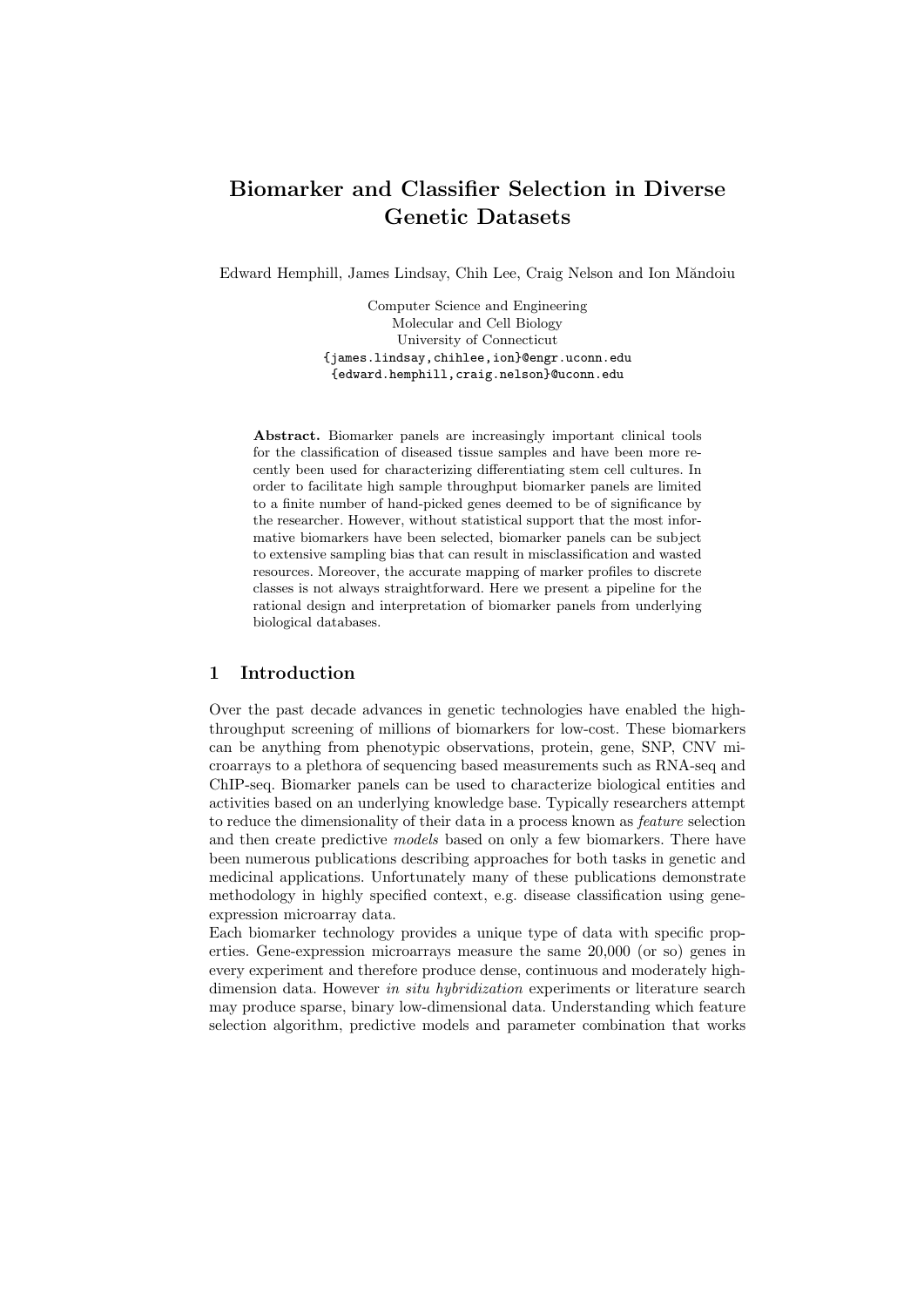2 Edward Hemphill, James Lindsay, Chih Lee, Craig Nelson and Ion Măndoiu

best in a particular scenario can be a daunting, non-intuitive task. A recent publication [8] performed an in-depth comparison of many common feature selection and classification algorithms on 4 Affymetrix HG-U133A gene expression arrays. The paper was very insightful however it did not interrogate dataset specific effects on the various combinations of feature selection and classifiers. The work presents a simple method for the design of biomarker panels combined with statistical interpretation of data that will move the field of biomarker analysis from manual curation to computationally supported rational design.

# 2 Methods

## Feature Selection Algorithms

We have selected four feature selection algorithms to compare. One of the most common is Support Vector Machine (SVM)-recursive feature elimination (RFE) [9] which utilizes an SVM classifier to choose features that improve the predictive power in a greedy fashion. Another method computes the ANOVA F-values for each feature, selecting the desired number of features with the best F-values. The two final methods are tree based algorithms, Random Forests [2] and Extra Trees [7].

#### Predictive Models

There are numerous approaches to building predictive models for multi-class classification scenarios. We chose eight classification algorithms representing four different areas. The first three are simple distance based methods; correlation, cosine, and K-Nearest Neighbors (KNN). The next two methods are SVM [5] and Decision Tree [1]. The last set of algorithms is ensemble based, which combine the predictions from multiple models. These final three ensemble methods are Random Forests [2], Extra Trees [7], and Gradient Boosting [4].

#### Cross Validation

Nested cross-validation [15] is a well established technique for parametrizing and choosing the best predictive model. We have chosen to include the feature selection part of the pipeline within each fold of the cross validation because it is not clear which approach will work best with a given dataset. Additionally we run the entire cross-validation pipeline for different number of features. This enables us to determine what effect dimensionality has on the predictive models accuracy.

## Datasets

We elected to use hematopoietic cell types to evaluate the pipeline as extensive characterization using microarrays has been performed on these cell types over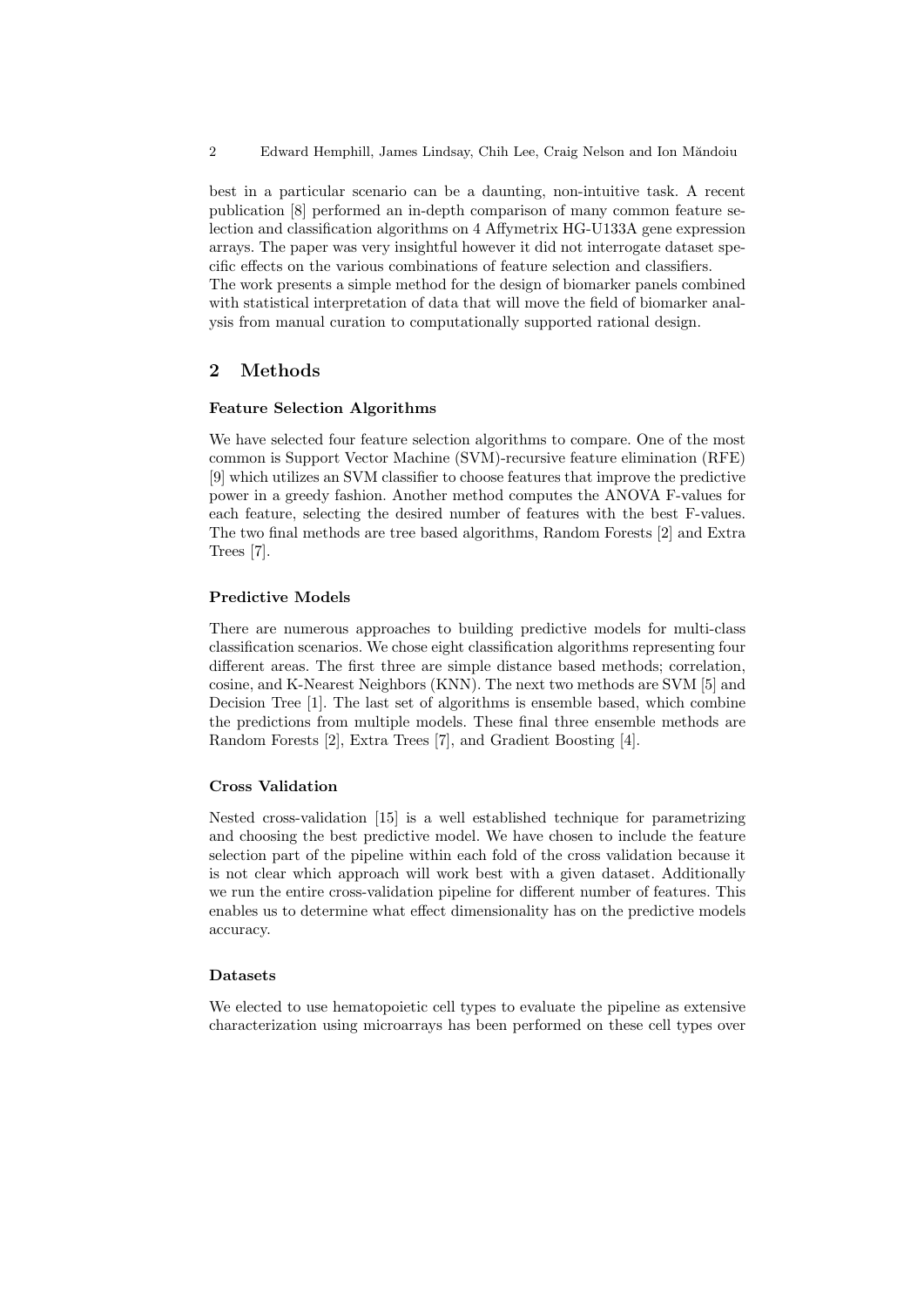the years. Two datasets, training and test, were used in this study.The training dataset was used for cross validation to select the best models. The test dataset is an independent dataset to validate the selected models. We chose the training dataset from an experiment [12] that performed microarray analysis on 38 hematopoietic cell types on the same microarray platform (Affymetrix). The training dataset was limited to 15 cell types to match the 15 cell types found in the dataset used for the independent validation. This resulted in a dataset of 82 samples with approximately 4-7 samples per cell type. The independent dataset  $[6, 3, 10, 11, 13, 14, 16]$  consists of 70 samples of 15 cell types with about 3-7 samples per cell type analyzed across multiple platforms, Affymetrix microarray and Illumina bead array. The 15 hematopoietic cell types consisted of primarily terminally differentiated cell types.

## 3 Experimental Results

## 3.1 Complete Gene Expression Microarray

The first scenario we benchmark our pipeline on is a typical one, namely the data is gene expression microarrays and the goal is multi-class classification. As described above in the methods section the training data consists of 15 cell types and 4-7 samples per cell types. A 3-fold stratified cross-validation was used in the nested cross validation to ensure each cell type had at least one sample in each fold. The area under the ROC curve (AUC) for each combination of feature selection algorithm and classifier was calculated for each feature size. The sizes considered are 2, 8, 16, 32, 64, 96, 128, 256, and 384, representing feature set sizes often used in biological experiments. The calculated AUCs for individual combinations are shown in Table 1. Figure 1 shows, for each feature size, the AUC achieved by the best combination in cross-validation. The best model of each feature size was evaluated on the test dataset. Figure 1 shows the results. The actual model (feature selection algorithm and classifier combination) selected for each feature size is shown in Table 2.

We observe that RFE with a distance-based classifier (usually correlation) provides the best results. There are a couple of exceptions at 256 and 384 markers, where Random Forest and Anova F-value respectively provide the best model when coupled with the Correlation classifier. At the other end of the feature set sizes (2, 8, and 16) classifiers KNN, Cosine, and Extra Trees provide the best results combined with the RFE method.

As expected, for cross-validation the AUC score increases as feature size increases, but at around 32 features the AUC levels off for the remaining feature sizes. While not as distinct, this same general trend is found in the external validation plot as well. Although, the external validation plot usually have an overall lower AUC score for each feature size, it is lower than expected. This may be due to the inclusion of samples profiles by two different platforms and will be further investigated.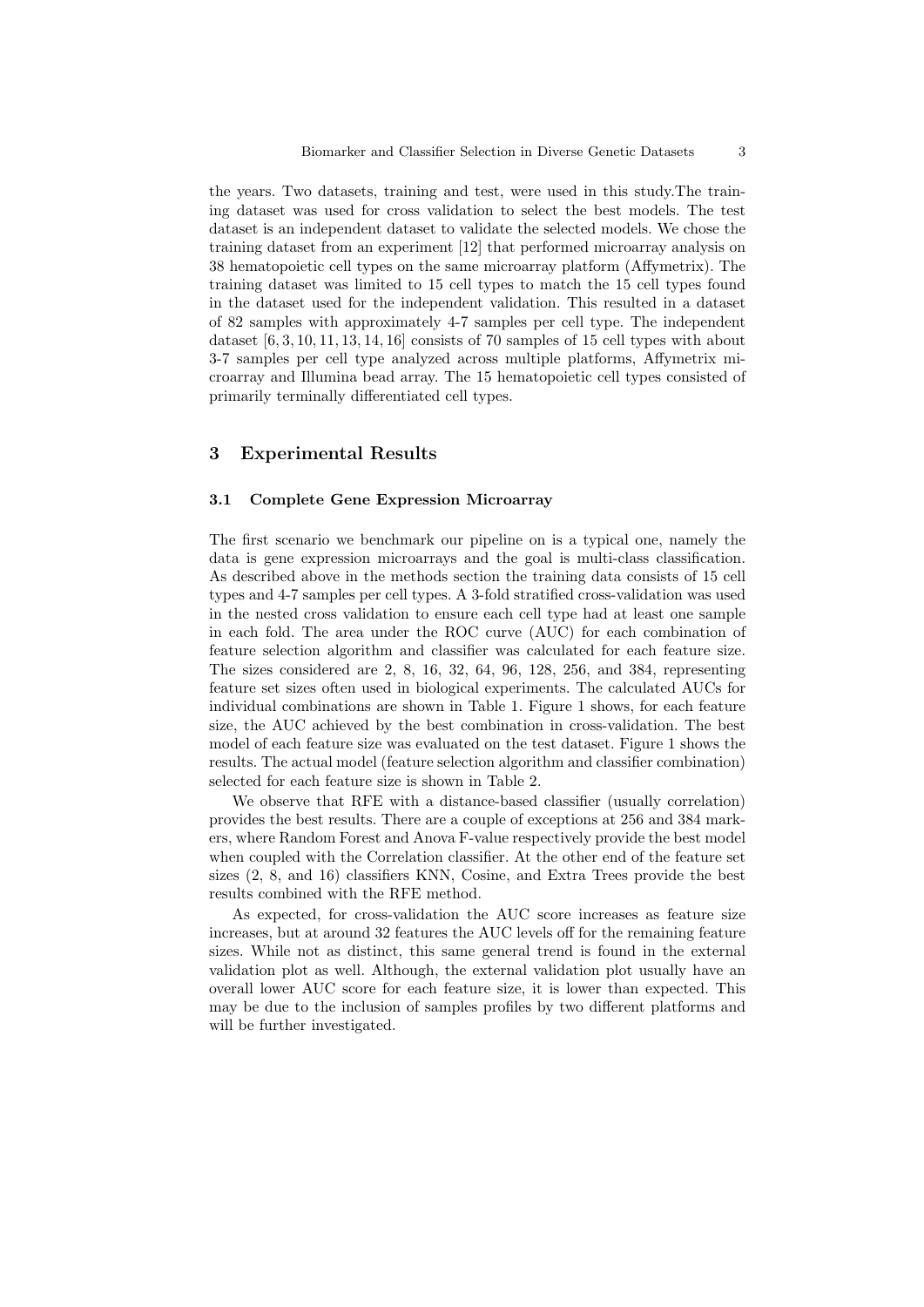| <b>Feature Selection Classifier</b> |                                                                         | $\overline{2}$ | 8 | 16 | 32 | 64 | 96 | 128 | 256                                                   | 384 |
|-------------------------------------|-------------------------------------------------------------------------|----------------|---|----|----|----|----|-----|-------------------------------------------------------|-----|
| Extra Trees                         | Extra Trees                                                             |                |   |    |    |    |    |     | 0.721 0.858 0.870 0.870 0.875 0.878 0.892 0.874 0.872 |     |
|                                     | Random Forrest                                                          |                |   |    |    |    |    |     | 0.688 0.768 0.797 0.811 0.832 0.818 0.789 0.809 0.792 |     |
|                                     | Correlation                                                             |                |   |    |    |    |    |     | 0.574 0.861 0.880 0.892 0.894 0.897 0.900 0.895 0.895 |     |
|                                     | Cosine                                                                  |                |   |    |    |    |    |     | 0.722 0.866 0.889 0.897 0.898 0.893 0.896 0.893 0.891 |     |
|                                     | Decision Tree                                                           |                |   |    |    |    |    |     | 0.605 0.668 0.642 0.649 0.632 0.628 0.627 0.638 0.690 |     |
|                                     | Gradient Boosting 0.594 0.660 0.678 0.688 0.741 0.746 0.753 0.772 0.783 |                |   |    |    |    |    |     |                                                       |     |
|                                     | <b>KNN</b>                                                              |                |   |    |    |    |    |     | 0.724 0.851 0.864 0.851 0.869 0.859 0.868 0.868 0.874 |     |
|                                     | <b>SVM</b>                                                              |                |   |    |    |    |    |     | 0.622 0.638 0.639 0.632 0.633 0.629 0.631 0.630 0.628 |     |
| Random Forest                       | Extra Trees                                                             |                |   |    |    |    |    |     | 0.738 0.857 0.885 0.881 0.889 0.875 0.881 0.875 0.881 |     |
|                                     | Random Forrest                                                          |                |   |    |    |    |    |     | 0.713 0.782 0.791 0.827 0.815 0.810 0.783 0.813 0.806 |     |
|                                     | Correlation                                                             |                |   |    |    |    |    |     | 0.621 0.879 0.886 0.891 0.892 0.895 0.900 0.899 0.894 |     |
|                                     | Cosine                                                                  |                |   |    |    |    |    |     | 0.760 0.882 0.884 0.889 0.892 0.891 0.900 0.895 0.892 |     |
|                                     | Decision Tree                                                           |                |   |    |    |    |    |     | 0.604 0.612 0.634 0.638 0.648 0.639 0.615 0.633 0.632 |     |
|                                     | Gradient Boosting 0.597 0.689 0.651 0.690 0.770 0.752 0.756 0.788 0.805 |                |   |    |    |    |    |     |                                                       |     |
|                                     | KNN                                                                     |                |   |    |    |    |    |     | 0.747 0.833 0.841 0.864 0.860 0.872 0.867 0.871 0.874 |     |
|                                     | <b>SVM</b>                                                              |                |   |    |    |    |    |     | 0.598 0.638 0.626 0.622 0.628 0.626 0.632 0.627 0.623 |     |
| Anova F-value                       | Extra Trees                                                             |                |   |    |    |    |    |     | 0.748 0.800 0.846 0.853 0.853 0.852 0.866 0.872 0.860 |     |
|                                     | Random Forrest                                                          |                |   |    |    |    |    |     | 0.742 0.752 0.746 0.793 0.778 0.797 0.823 0.785 0.828 |     |
|                                     | Correlation                                                             |                |   |    |    |    |    |     | 0.612 0.812 0.861 0.877 0.871 0.883 0.887 0.890 0.898 |     |
|                                     | Cosine                                                                  |                |   |    |    |    |    |     | 0.728 0.814 0.854 0.882 0.870 0.880 0.880 0.890 0.890 |     |
|                                     | Decision Tree                                                           |                |   |    |    |    |    |     | 0.626 0.639 0.613 0.613 0.643 0.641 0.661 0.614 0.647 |     |
|                                     | Gradient Boosting 0.631 0.655 0.765 0.740 0.734 0.704 0.705 0.781 0.792 |                |   |    |    |    |    |     |                                                       |     |
|                                     | <b>KNN</b>                                                              |                |   |    |    |    |    |     | 0.722 0.747 0.801 0.818 0.842 0.831 0.836 0.855 0.858 |     |
|                                     | <b>SVM</b>                                                              |                |   |    |    |    |    |     | 0.687 0.630 0.632 0.647 0.652 0.653 0.655 0.653 0.627 |     |
| <b>RFE</b>                          | Extra Trees                                                             |                |   |    |    |    |    |     | 0.792 0.881 0.894 0.884 0.893 0.899 0.890 0.883 0.885 |     |
|                                     | Random Forrest                                                          |                |   |    |    |    |    |     | 0.750 0.822 0.816 0.815 0.812 0.821 0.835 0.812 0.805 |     |
|                                     | Correlation                                                             |                |   |    |    |    |    |     | 0.627 0.890 0.892 0.898 0.905 0.904 0.902 0.893 0.891 |     |
|                                     | Cosine                                                                  |                |   |    |    |    |    |     | 0.693 0.890 0.892 0.898 0.901 0.901 0.895 0.896 0.894 |     |
|                                     | Decision Tree                                                           |                |   |    |    |    |    |     | 0.600 0.690 0.701 0.659 0.640 0.652 0.660 0.645 0.628 |     |
|                                     | Gradient Boosting 0.643 0.736 0.735 0.751 0.765 0.788 0.770 0.774 0.770 |                |   |    |    |    |    |     |                                                       |     |
|                                     | <b>KNN</b>                                                              |                |   |    |    |    |    |     | 0.808 0.860 0.866 0.869 0.858 0.859 0.858 0.868 0.868 |     |
|                                     | <b>SVM</b>                                                              |                |   |    |    |    |    |     | 0.692 0.666 0.648 0.638 0.631 0.631 0.628 0.623 0.616 |     |

Table 1. AUCs for all the feature selection algorithm and classifier combinations for each feature size.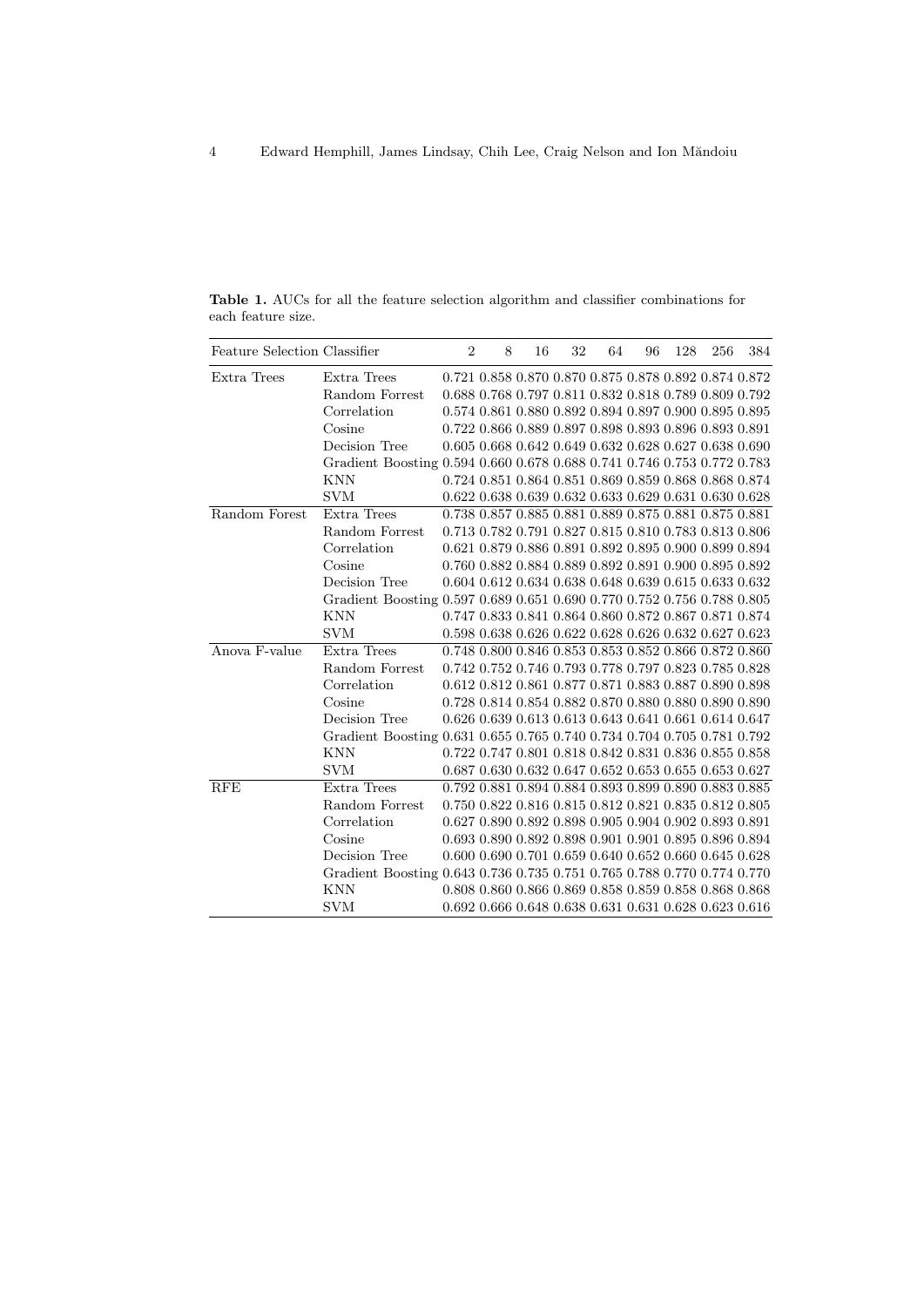

Fig. 1. Results of cross-validation on the training dataset and external validation of the best model on the test dataset using complete microarray data.

| each feature size. |                                           |  |
|--------------------|-------------------------------------------|--|
|                    | Feature Size Feature Selection Classifier |  |

Table 2. The best feature selection and classifier combination in terms of AUC for

|                | Feature Size Feature Selection Classifier |             |
|----------------|-------------------------------------------|-------------|
| $\overline{2}$ | $_{\rm{RFE}}$                             | <b>KNN</b>  |
| 8              | $_{\rm{RFE}}$                             | Cosine      |
| 16             | RFE                                       | Extra Trees |
| 32             | RFE                                       | Correlation |
| 64             | <b>RFE</b>                                | Correlation |
| 96             | <b>RFE</b>                                | Correlation |
| 128            | <b>RFE</b>                                | Correlation |
| 256            | Random Forest                             | Correlation |
| 384            | Anova F-value                             | Correlation |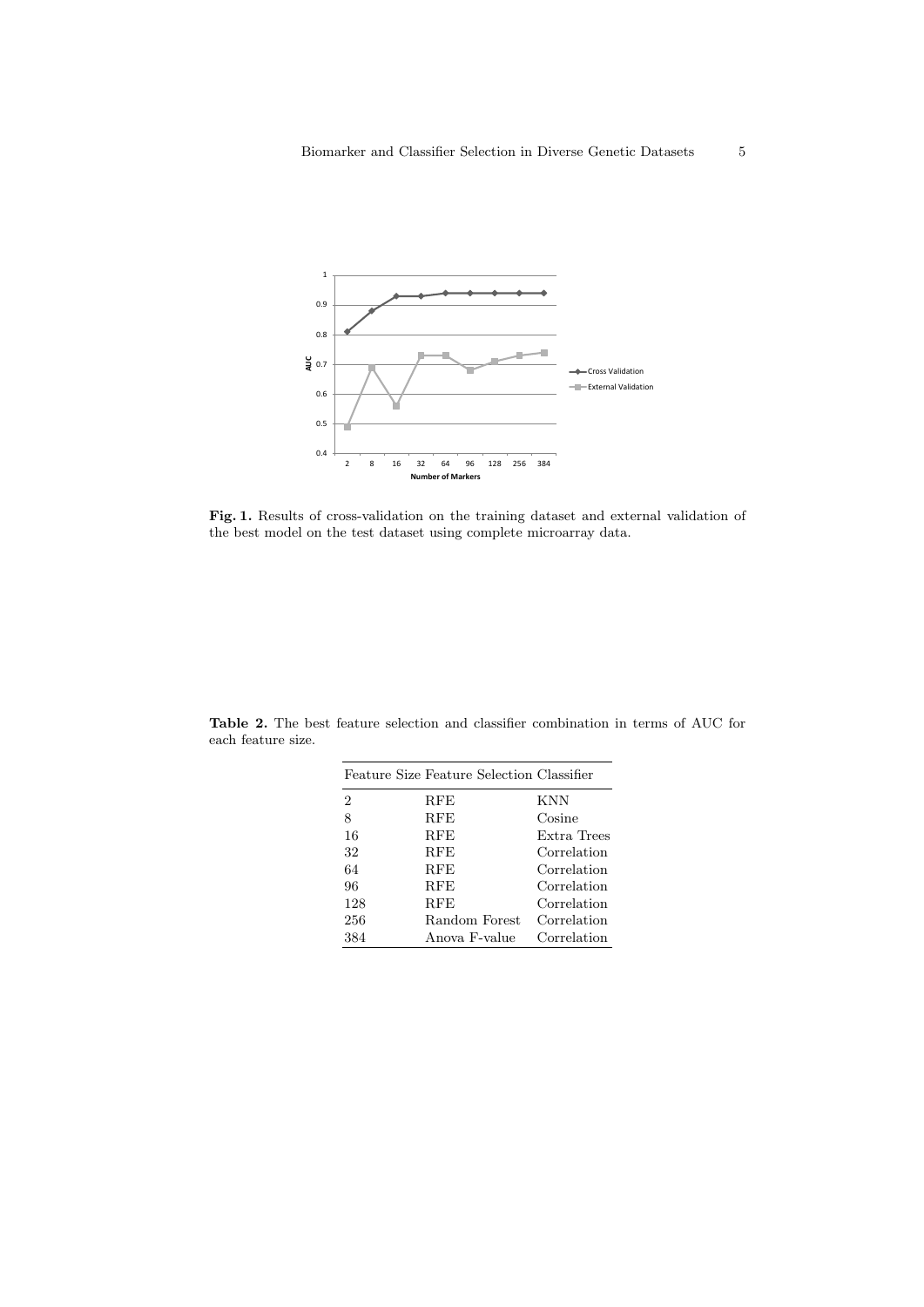6 Edward Hemphill, James Lindsay, Chih Lee, Craig Nelson and Ion Măndoiu

#### 3.2 Simulated Sparse

The second test we ran is another scenario encountered by biologists. There are numerous cell or tissue types with gene expression annotated by a small number of genes due to the experimental techniques employed such as QRT-PCR, in-situ hybridization and northern blots, etc. This type of data is considered sparse as compared to cell types annotated with micorarrays which can profile the entire transcriptome. An additional factor to consider is, the genes annotated in one cell or tissue type may not be the same ones across all the cell/tissues types being examined.

To sample an expression matrix of a particular coverage (30% and 50%), we considered the coverage of a marker. That is, the fraction of cell types having known expression statuses for the marker. We assumed that the coverage of a marker follows a Beta distribution. For each marker, the coverage was sampled from the Beta distribution and the samples having known expression statuses are randomly chosen to achieve the desired coverage. The complete data in [12] was converted to simulated sparse data. This was done for coverages of 30% and 50%. The same experimental approach described in the Complete Gene Expression Microarray section was taken. Three simulations for each coverage (30% and 50%) was performed and the average AUC was taken. For cross-validation, the best AUC for each model (feature selection algorithm and classifier combination) is plotted for the feature sizes mentioned above. Next, the best models were evaluated on the independent dataset. The results are shown in Figure 2.

As expected the AUC scores are not as high as the previous experiment, which provided complete expression profile, due to the missing data points. One interesting observation in this experiment is with the 30% coverage. In general, you expect as the number of features selected increases the overall AUC should increase as well. This does not occur with the data set at 30% coverage. Instead, the AUC decreases as the number of features is selected, although it is not a dramatic drop. This is most likely due to the situation mentioned above, where the features are not found consistently across the cell types resulting in the feature selection algorithms to select non-informative features. This effect is not found in the data set with 50% coverage probably because selected features are more likely to be annotated across more samples, therefore being more informative. Further examination is needed, using a broader range of coverages and looking at the actual markers selected to see how they are distributed across the samples, to determine the true pattern.

#### 3.3 Conclusions

In this work, we developed a pipeline for biomarker panel design and unknown sample prediction. As the algorithms are often dataset-dependent, this pipeline allows easy discovery of the best feature selection and classification algorithms. The pipeline revealed that, for the 15-cell type dataset, the classifier plays a much important role than the feature selection algorithm. It further showed that simple classifiers using cosine or correlation outperform sophisticated ones such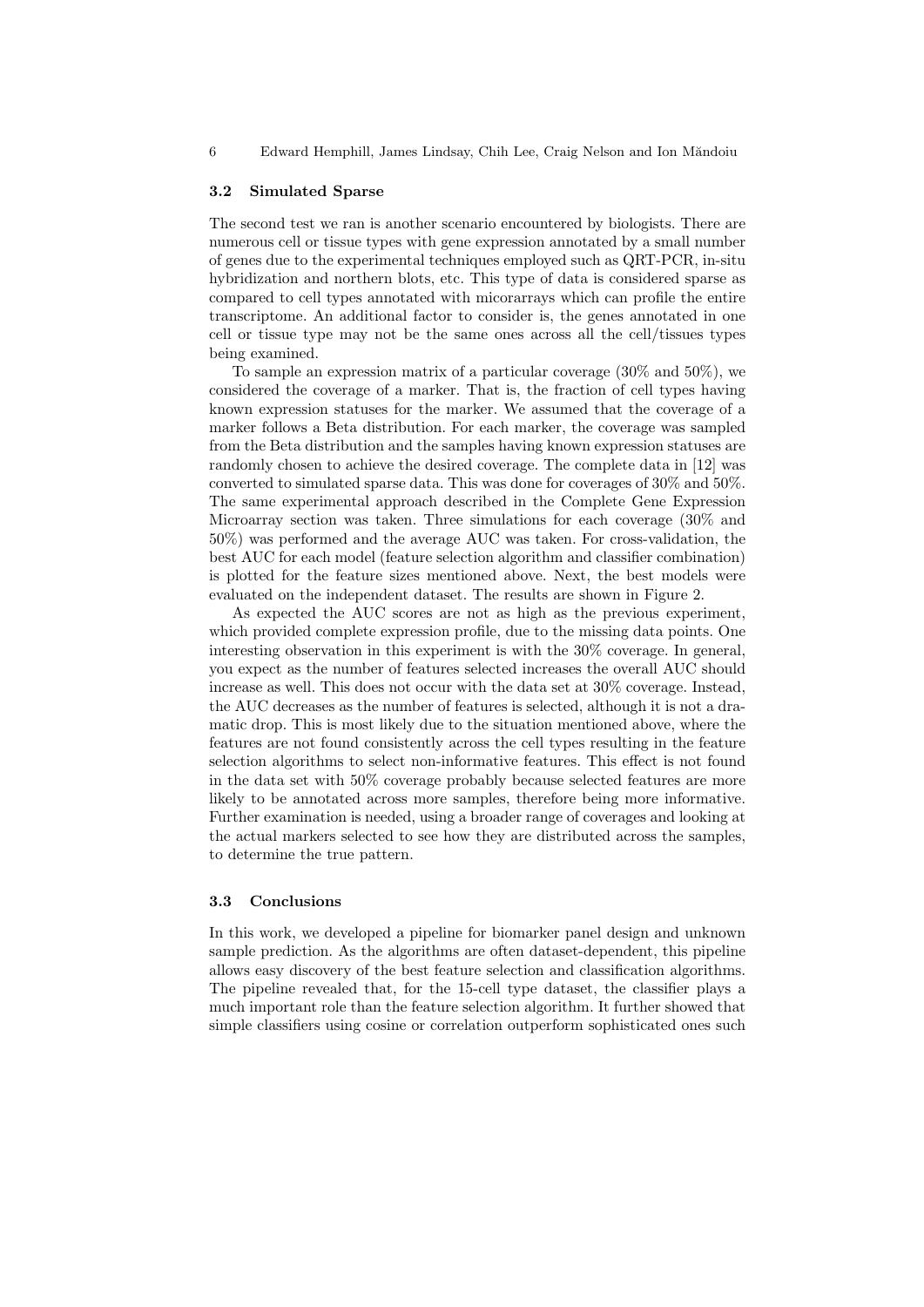

Fig. 2. Results of cross-validation on the training dataset and external validation of the best model on the test dataset using sparse microarray data.

as random forest and SVM. An interesting observation with the sparse data sets, although perhaps not surprising, is at a lower coverage (30%) the AUC dropped as the number of selected features increased, probably due to the incomplete annotation of features across the samples increasing the chance of any feature selected being non-informative. Further experiments need to be carried out to determine the true pattern, before any conclusive statements can be made. The pipeline will help biologists with rational biomarker panel design across a range of different data sets by exploring different combinations of feature selection and classification methods selecting the best combination for a selected set size of features with statistical backing.

Acknowledgments. This project was supported in part by awards IIS-0546457 and IIS-0916948 from NSF, and Agriculture and Food Research Initiative Competitive Grant no. 2011-67016-30331 from the USDA National Institute of Food and Agriculture.

# References

- 1. Breiman, L., Friedman, J., Stone, C.J., Olshen, R.A.: Classification and regression trees. Wadsworth, Belmont, CA (1984)
- 2. Breiman, L.: Random forests. Machine Learning 45(1), 5–32 (2001)
- 3. Constantinides, M.G., Picard, D., Savage, A.K., Bendelac, A.: A naive-like population of human CD1d-restricted T cells expressing intermediate levels of promyelocytic leukemia zinc finger. J. Immunol. 187(1), 309–315 (Jul 2011)
- 4. Friedman, J.H.: Greedy function approximation: A gradient boosting machine. The Annals of Statistics 29(5), 1189–1232 (2001)
- 5. Furey, T.S., Cristianini, N., Duffy, N., Bednarski, D.W., Schummer, M., Haussler, D.: Support vector machine classification and validation of cancer tissue samples using microarray expression data. Bioinformatics 16(10), 906–914 (Oct 2000), http://dx.doi.org/10.1093/bioinformatics/16.10.906